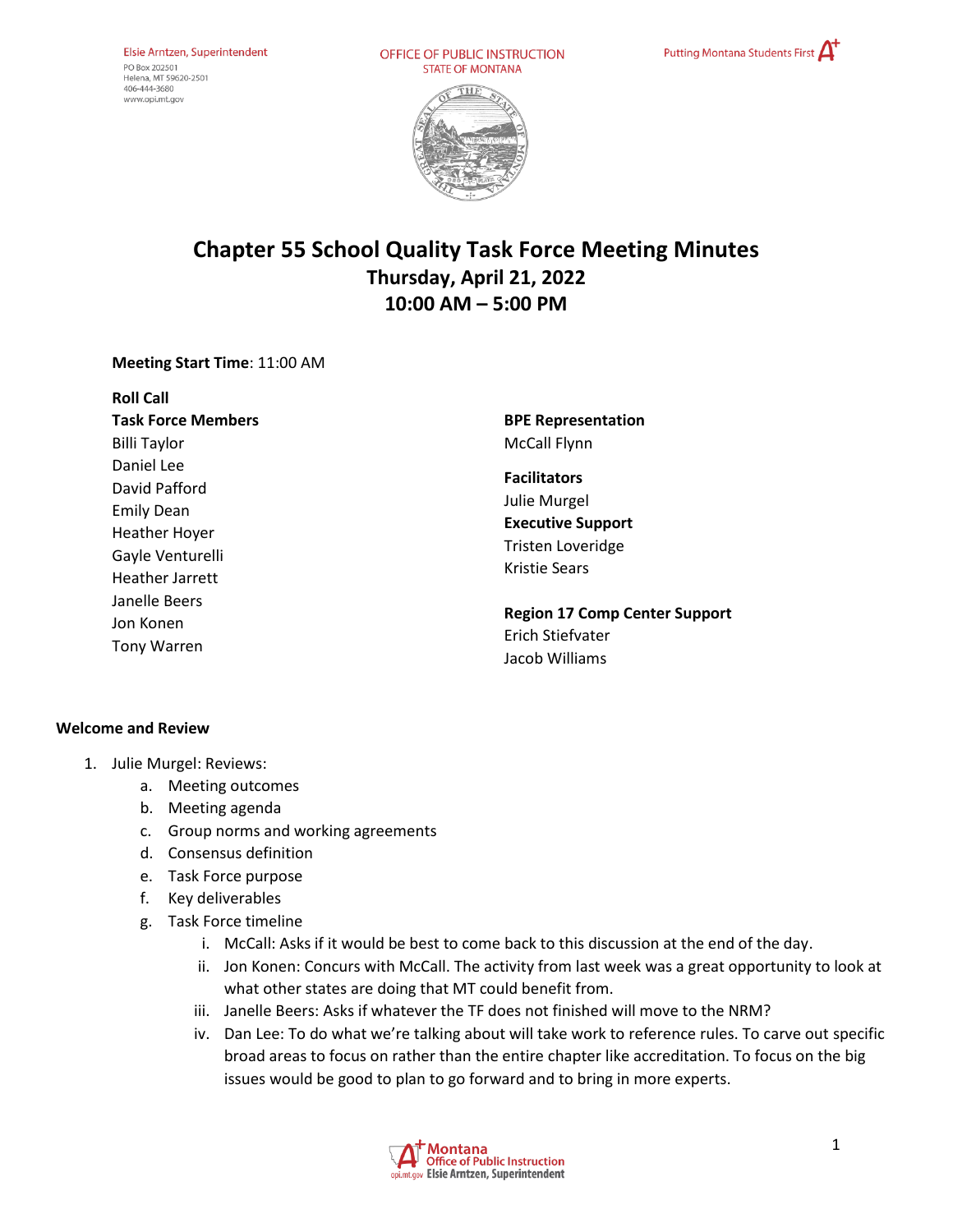v. Emily Dean: Requests that any additional work done be presented to the TF then voted at an additional meeting to allow for time to get feedback from the public and constituents.

## **Review of Survey Results**

- 1. School Performance results
	- a. Julie Murgel: reviews the data
	- b. Dan Lee: We're talking about demonstrating student growth or using assessment to improve instruction. We're seeing that people don't believe or don't feel that student assessment is important in their work. It is important that we feel assessment is important. This was an unexpected response.
		- i. Janelle Beers: Is curious if we would have asked this question pre pandemic what the response would have been.
	- c. David Pafford: Is there some form of standardized testing a federal requirement?
		- i. Julie Murgel: yes, it required federally. She describes the assessments that are often used by teachers. When we think of the state accreditation system, the summative scores are used for student performance standards.
		- ii. David Pafford: Would it be an unrealistic recommendation to reduce state testing in MT due to the federal requirements?
		- iii. Jon Konen: Explains that schools use multiple pieces of data are used to evaluate performance. Proficiency scores are not the only item used to make decisions. State assessments are used to meet requirements for grants and state and federal government.
		- iv. David Pafford: Are we about to make a recommendation to removing testing from schools?
		- v. Julie Murgel: we're not making any recommendations at this time but trying to understand the data.
	- d. Dan Lee: We know from the NAPE 4<sup>th</sup> grade math scores are not much different for MT and the nation. As a state, it helps us to understand as a state if we are satisfied with our current performance. All about what test and the purpose of the test.
- 2. School staff results
	- a. Julie Murgel: reviews the data
- 3. School policy/program results
	- a. Julie Murgel: Reviews the data
- 4. Q1 How important do you think the following items related to School Performance are to determining K-12 school quality?
	- a. Jon Konen and Janelle Beers
		- i. Summary of survey responses
			- 1. Covid recovery mentality
			- 2. Variety of classes
			- 3. Dual credit programs
			- 4. Post HS tracking
			- 5. Engagement
			- 6. School climate
			- 7. State assessment not being the only measure
			- 8. Mental health
			- 9. Access and curriculum
			- 10. Assessment progress and proficiency
			- 11. Teacher retention
			- 12. Professional development
			- 13. Quality of teachers

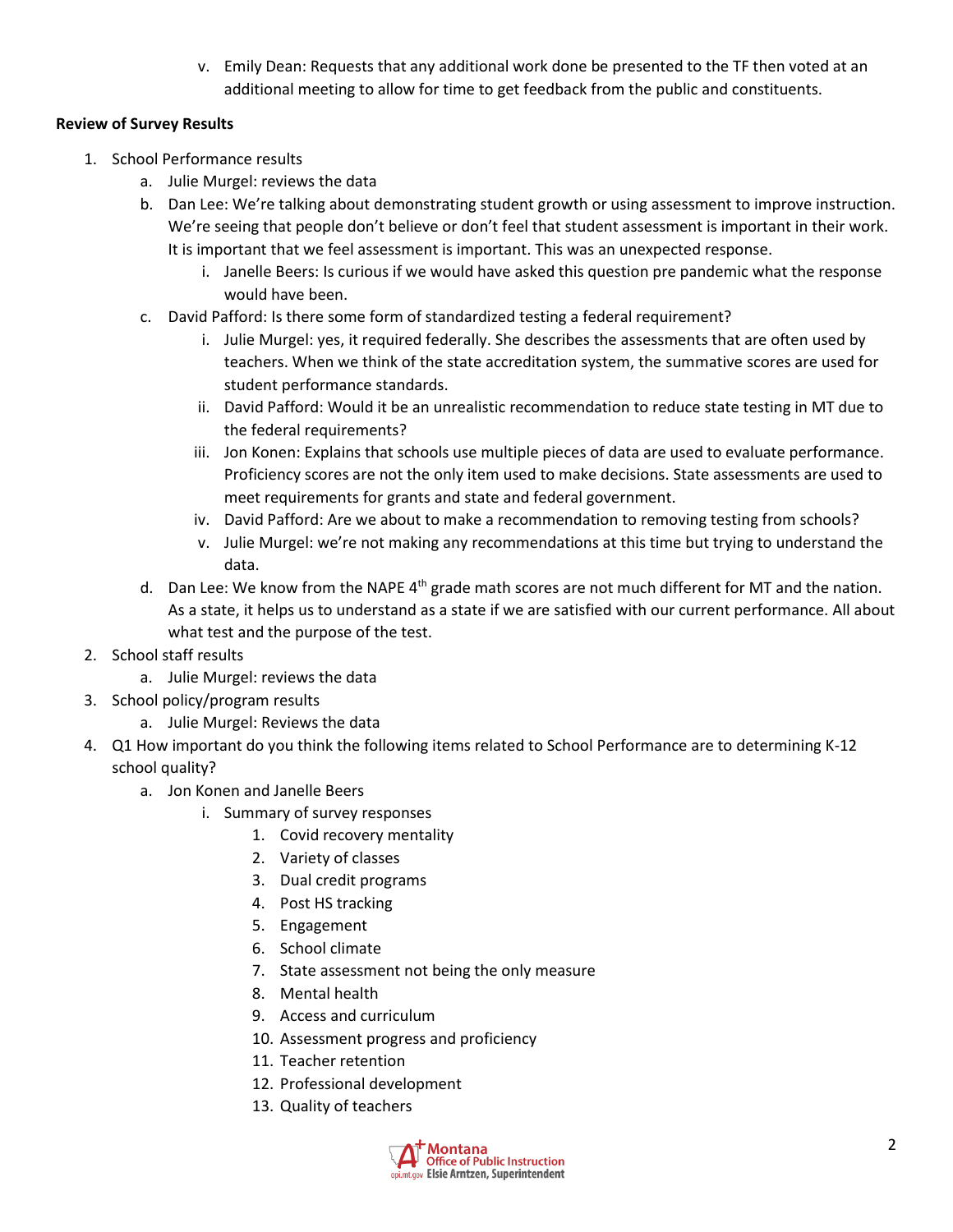- ii. Inferences
	- 1. There are multiple measures to see a student's progress
- iii. Review and revisions
	- 1. Accreditation
	- 2. Staffing, recruitment, and retention of teachers
- iv. Conclusions
	- 1. Accreditation and changing the system
	- 2. Multiple ways to accredited schools
	- 3. Not one measure, providing flexibility, there is power in choice
- b. David Pafford: One of the unintended consequences of multiple pathways to accreditation may affect the hiring of teachers.
	- i. Julie Murgel: Accreditation process, meaning the number of years you are accredited for or the cycle, or do we allow choice to say they can go to a third party in place of the state process. Is there room to discuss how we accredit schools, what that would look like, and if there could be flexibility and choice.
- c. Julie Murgel: Hearing from Jon and Janelle that we need to think about the accreditation process
	- i. Janelle Beers: Yes, and we need to think about it thoughtfully with a lot of information or not do anything. We don't want to cause big problems for districts by rushing through the process.
	- ii. Jon Konen: The possible fiscal implication is one of the biggest things to think about. Giving districts the opportunity to chose which pathway they accredit is the best option.
	- iii. Julie Murgel: There is a lot of time and effort that goes into reporting in teams. Is that the right set of data, can we do less, do we need different things answered, is it helping schools to see where they need to emphasize efforts to improve?
- 5. Q2 How important do you think each of the following items related to School Staff are to K-12 school quality?
	- a. Julie Murgel and Heather Jarrett
		- i. Summary of survey responses
			- 1. Having individuals that are properly licensed is important.
		- ii. Inferences
			- 1. Support is needed for teachers and staff (Financial, PD, support to administrators)
		- iii. Review and revisions
			- 1. Administrative staffing levels
		- iv. Conclusions
			- 1. In the evaluation process, do we have enough to determine quality of staff and admin?
			- 2. Should we look at the paraprofessional and substitute areas of the chapter.
	- b. Janelle Beers: The para and sub pieces was something that was important to the County Superintends she had received feedback from.
		- i. Jon Konen: Asks if the Superintendents were looking to have more qualifications for those individuals or to have some more flexibility?
		- ii. Janelle Beers: More flexibility, but not a warm body theory
- 6. Q3 How important do you think having the following School Policy/Program requirements are to K-12 school quality?
	- a. McCall Flynn and Emily Dean
		- i. Summary of survey responses
			- 1. Policy requirements ranked the lowest in importance from survey data
			- 2. Ensuring all students have equal access to an education that meets the needs ranked highest in importance from survey data
			- 3. Class size limits

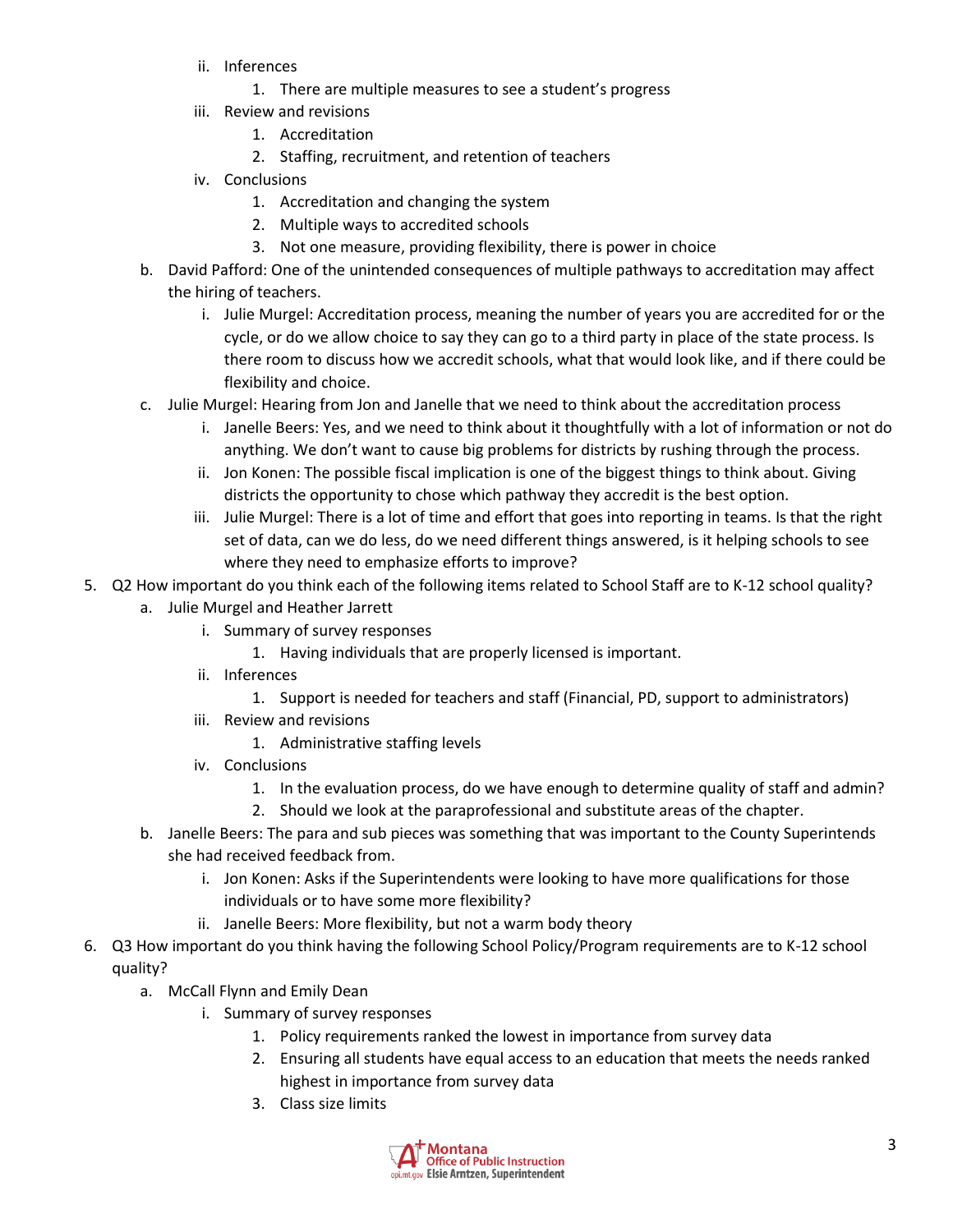- 4. Minimum academic graduation requirements
- 5. Most comments are already addressed in rule
- ii. Inferences
	- 1. Notes there are a lot of pieces that the public doesn't know is already in ARM
	- 2. Comprehensive family engagement
	- 3. Mentorship and Induction
- iii. Review and revisions
	- 1. Don't have specific changes because ARM should be the baseline
- iv. Conclusions
	- 1. All districts are developing policies that are working for their communities
	- 2. Look at 10.55.701 to ensure equal access is done at a local level
	- 3. Worries about touching class size limits due to the risk of an unfunded mandate.
- b. Julie Murgel: Did you look at 10.55.802 regarding equal access and opportunity?
	- i. Emily Dean: MCA and the Constitution is driving ARM. She isn't sure we need to adjust because it is driven by current law.
	- ii. TF discuss the policies from 803, 802, and 701. Basic requirements and standards and where it could potentially live in rule.
- 7. Q4 What do you like about the Accreditation Standards?
	- a. Gary Lusin
		- i. Summary of survey responses
			- 1. Range of responses including doesn't understand anything to very specific understanding
			- 2. Baseline standards to keep accountability
			- 3. Not watering the standards down but actually increase the standards
			- 4. Teachers strengthening the standards
			- 5. Librarians to not lower those standards
		- ii. Inferences
			- 1. Generally, people think the standards are good
			- 2. Like the accountability that districts and teachers need to comply with
		- iii. Review and revisions
			- 1. look at something to keep accreditation standards current to changes in education
		- iv. Conclusions
			- 1. The standards are necessary and relevant and provide a baseline for everyone.
- 8. Q5 What do you dislike about the accreditation standards?
	- a. David Pafford and Heather Hoyer
		- i. Summary of survey responses
			- 1. Accreditation is burdensome
			- 2. Class size
			- 3. Licensure
			- 4. World Languages
		- ii. Inferences
			- 1. Brining in third parties for accreditation and the shared amount of documentation that needs to be collected.
			- 2. One third party accreditor for the entire state removes local control
		- iii. Conclusions
			- 1. Maintain high licensure standards but also remove barriers for highly qualified people to become licensed.

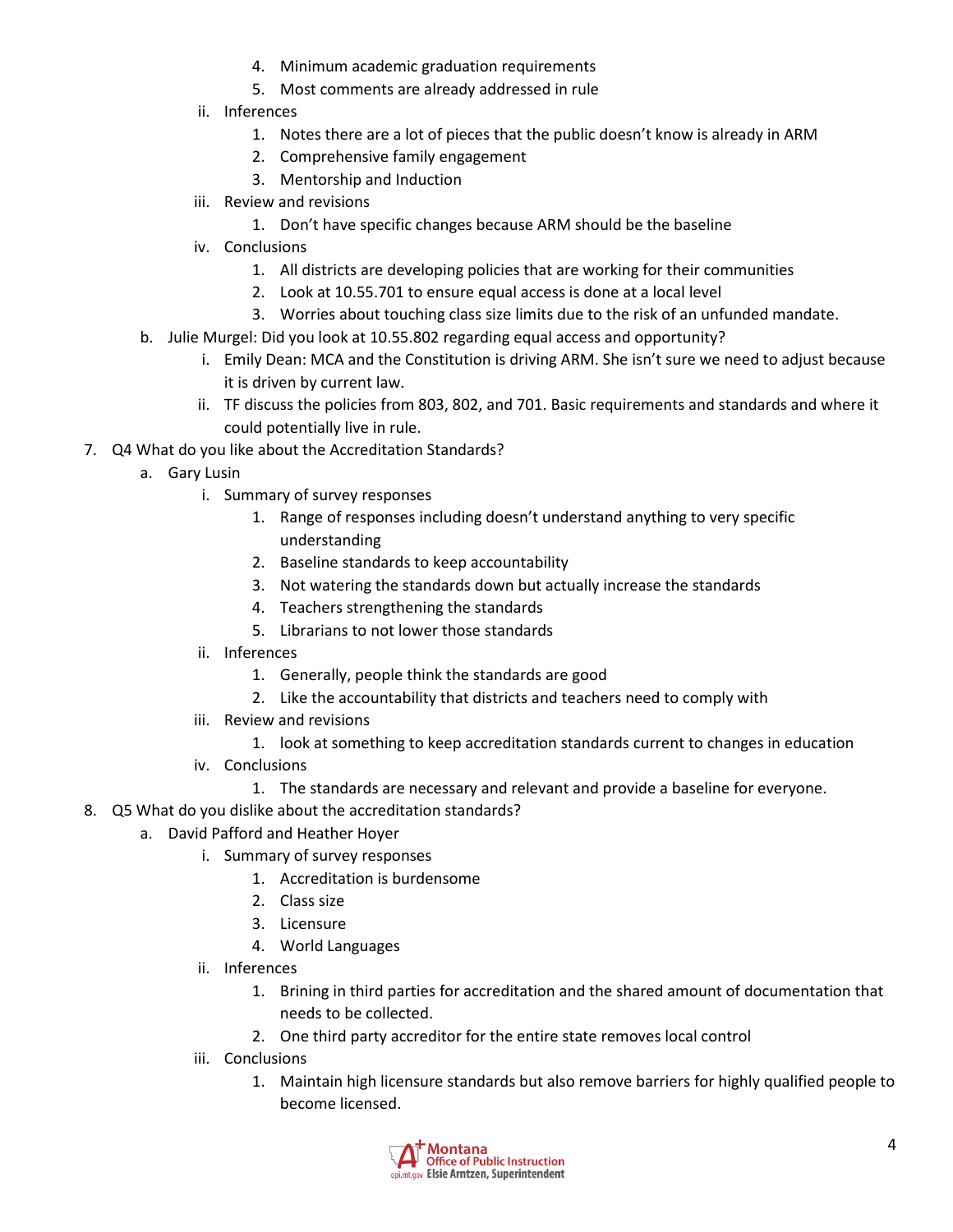- 9. Q6 What would you change?
	- a. David Pafford and Heather Hoyer
		- i. Summary of survey responses
			- 1. Licensure
			- 2. World Languages
			- 3. Class size
		- ii. Inferences
			- 1. Misunderstanding of how accreditation works
			- 2. Teacher licensure and things that could be eliminated like mandatory PRAXIS or reciprocity
		- iii. Review and revisions
			- 1. Class size
		- iv. Conclusions
			- 1. Class size changes would come with a high price tag
	- b. David Pafford: Notes the graph of frequency for the accreditation process
	- i. Heather Hoyer: Pg. 34 of Survey summary document
- 10. Strengthening teacher standards (evaluation)
	- a. Emily Dean: Districts are in charge of ensuring they are hiring quality staff. That is why important for ARM to be minimum standard. Districts can decide what they need in addition to the standards.
	- b. Julie Murgel: Comments that getting a license does not mean you get a job. She is trying to think about what happens after a district hires someone.
	- c. TF continue to discuss the minimum standards for a license, what districts do to higher and mentor and provide professional development staff and ensure success in districts.

#### **Conceptual memorandum**

- 1. Julie Murgel: Reviews past TF discussion on conceptual memorandum
- 2. TF discuss what effects any of these changes could have on funding. Since funding could have a big effect on if any of these proposals are implemented.
- 3. McCall Flynn: Relays message from Representative Fred Anderson about the idea to include a 10% grey area in the library media specialist ratio calculations.
	- a. TF discusses the options available for a "grey area" and the possible effect on district QEP.
- 4. Proficiency
	- a. Emily Dean: Reviews discussions around the definitions of proficiency, growth, and learning progression.
	- b. David Pafford: Learning progression has nothing to do with being proficient. Does learning progression have anything to do with proficiency or growth?
		- i. Heather Jarrett: It would be individual to the learner. A student may have growth and they may be progressing, but they could not be proficient.
	- c. Emily Dean: Discussed utilizing the idea of an IEP for every student. We know how much time and resources are required to develop an IEP and reach the goals of an IEP. There are many countries that provide time for prep, data analysis, and student meetings and also time for instruction. That is not how our state functions. Discussed what resources would be needed to move to a system like an IEP for all students.
	- d. Julie Murgel: When we're looking at 10.55.606. We use two different standards to accredit, the assurance standards and the student performance standards. The student performance standards are the measures we use for the number students that are proficient or advances on the smarter balance for ACT in ELA and Math. Do we keep our student performance standards as they are or add growth?

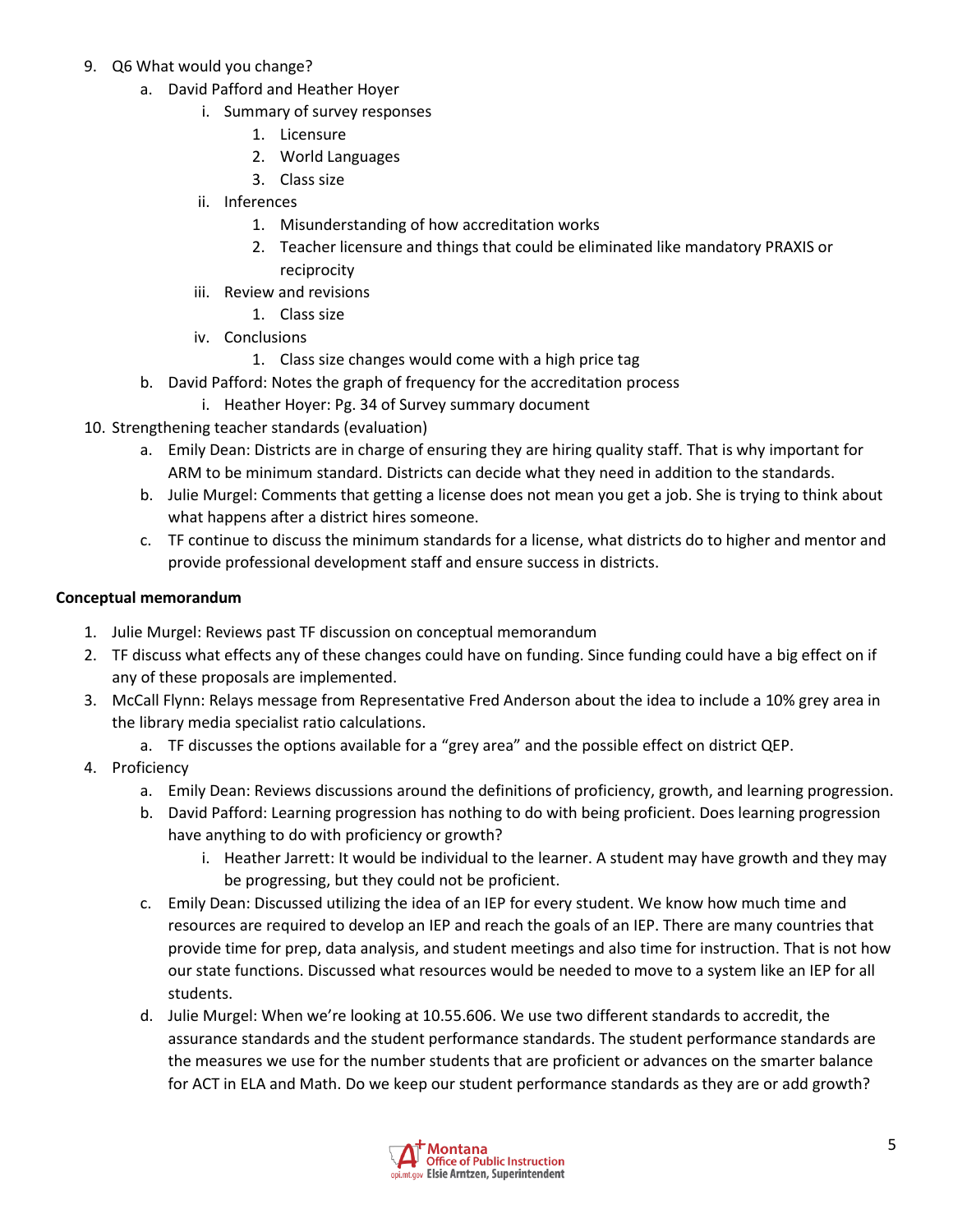- i. Emily Dean: She would not include growth in the standards. It is good for districts to have a measure of growth but does not want to dictate the type of measure.
- e. David Pafford: Do we know if growth was included in the survey that should be addressed?
- f. Julie Murgel: School accreditation in MT right now is the following equation: assurance standards + student performance standards = overall school rating. We are rating schools, not just on assurance standards, but also how students are doing, and High Schools also use a graduation rate. A lot of states use other indicators to measure (proficiency, growth, ELL, MT college and career readiness, attendance, STEAM,) that students are proficient. Looking at the quality of a school, is teachers that are helping students to grow.
- g. Gary Lusin: Discussed words that originated from the definition of assessment like growth, proficiency, and learning progression.
- h. Jon Konen: Adds that it is difficult to measure growth from one point in time to another.
- i. TF has additional conversation about how growth may be used or defined in rule.
- 5. Library Media Specialists
	- a. Heather Jarrett: Reviews the work completed in this section and their proposals.
	- b. TF discuss school systems and how they function.
	- c. McCall Flynn: What happens to the positions that require less FTE than they currently hire?
		- i. David Pafford: Expresses concern that if a position is not required by the state a district may not keep that position. There could potentially be librarian positions cut.
	- d. Heather Jarrett: Reviews the work completed with Nathan Miller around the 1 to 500 student ratio.
	- e. Erich Stiefvater: Notes that the TF can push this topic to the NRM with recommendations to be further discussed.
	- f. TF discuss other considerations to be included in the rationale for the NRM to review.
	- g. Heather Jarrett: Asks Julie if Library Media Specialists is included in the critical positions at the OPI? i. Julie Murgel: Yes. OPI is waiting for some current data to come out.
	- h. Emily Dean: MTSBA discussed (3) was important but it should also include "or any other cooperating method of satisfying a staffing obligation…". Proposes to add that language to the end of (3).
	- i. David Pafford: What if a district wanted to move to an entirely digital library?
		- i. TF discuss the possibilities and what would be required in this situation
	- j. Jay Phillips: OPI CFO brings insight into how much fiscal impact there would be with this change.
- 6. Graduation Requirements
	- a. McCall Flynn: Reviews the intent of the proposals
	- b. TF discuss if the requirement should include Civics, Government, or both
	- c. TF discuss the endorsement and misassignment of teachers in civics or history endorsements.
- 7. Paraprofessional and substitute requirement
	- a. Jon Konen: Reviews the discussion and proposal
	- b. David Pafford: Wonders if the original language was tied to any legal advice?
		- i. Heather Jarrett: If a paraprofessional is employed with a school, they have to go through the same background checks as anyone else.
	- c. Gary: Proposes to include "shall be in the direct or indirect supervision of a supervising teacher"
	- d. Jon Konen: Asks if Emily can give any legal opinion here?
		- i. Emily Dean: If we want to give her a couple of questions, she can pass those along to her lawyer colleagues.
			- 1. Is there legal reasoning for the original language? Can we revise it?
	- e. TF discuss the role of a paraprofessional and teacher relationship. Teachers do not just leave paraprofessionals to decide what to do with students on their own. The difference between subplanting vs supplementing with a paraprofessional

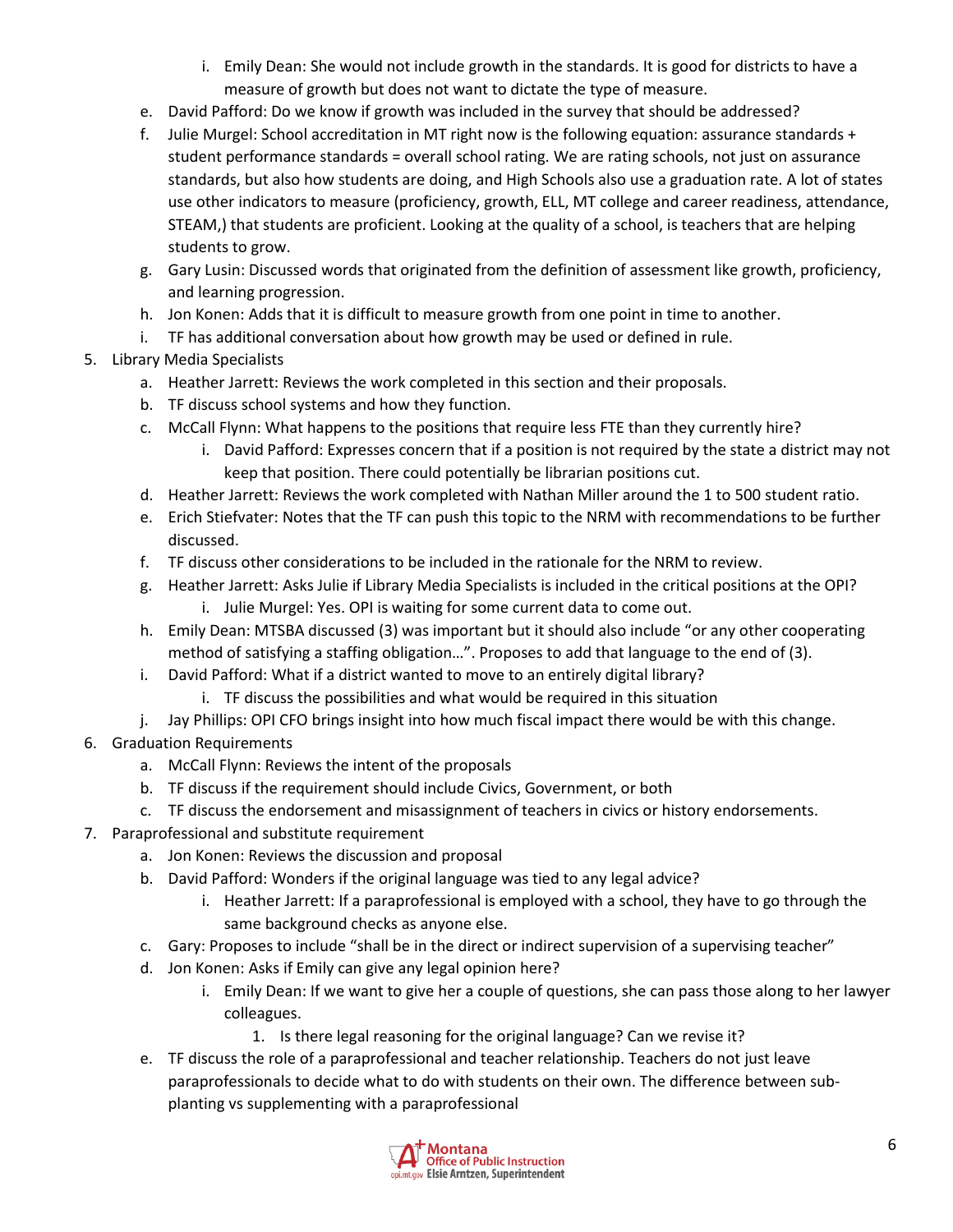- 8. School Counselors
	- a. Janelle Beers: Reviews the proposals. Notes there would be 15 districts this change would impact.
- 9. Mentorship and induction
	- a. McCall Flynn: Reviews proposals in this section.
	- b. Julie Murgel: Notes the mentorship conversation in the Chapter 57 Task Force. Even though mentorship is already in the ch55, it does not seem that is being done with much fidelity.
	- c. McCall Flynn: Originally was thinking about creating a stand-alone rule but was not sure how to flesh that out.
		- i. Jon Konen: Give options, or another formalized mentorship program that has been developed. We're at a point we need to provide the PD within schools. Even if it is support from other places.
	- d. TF discusses what research-based requirement would entail
	- e. Heather Jarrett:
	- f. Gary Lusin: The proposed language could result in funding issues for a district. If a district has to pay for this, it will cut into general fund. He supports the idea but need to consider the funding impact on districts.
	- g. TF discuss how Bozeman is currently providing mentorship and induction
	- h. Heather Jarrett: Shares how her district conducts mentorship. From a class C standpoint, districts can't provide a mentor in their subject area due to staffing. Even experienced teachers may not have the confidence to become mentors. While mentorship is very important, it needs to be fully thought out to be done well.
	- i. David: Asks if this language includes administrators?

# **Discussion of Next Steps**

1. TF discuss game plan going forward and put together subcommittee groups to complete work and bring it forward to the next meeting. Two additional in person meetings will be scheduled.

### Public Comment

- 1. Dennis Parman, Executive Director, Montana Rural Education Association:
	- a. In regards to Fred Anderson's comments during the variance to standards and that gray area…that conversation came up because Havre High School is having on library and Supt. Craig Mueller mentioned that it's frequent that they start the school year with more than 500 kids but as they move into the school year that number comes down and, in that discussion, one of the members of the variance standards of work said well what happens when it goes back up? And they said our response is to make sure that we are staffed appropriately so that if it is over 500 whatever the point is that we do that. And so, I think that was a real good example for the context of what the gray area means. But in reality, they may start the school year with over 500 and they might still be in the place in October when they report. And in February, they might not be at that point anymore, and in the end of the school year it might even be less. So, you got that timeline and if you apply the accreditation timeline to it there's a deadline to report in TEAMS. And then nobody ever asked so they're using the honor system to do it appropriately. I would suggest you take all of that in mind if you're going to do a gray area. The last thing I'd say about a gray area is where you draw the line, somebody is going to…(UNTRANSCRIBABLE).
	- b. So, everyone that works in schools has a pretty good grasp of the value of growth student growth to the teacher, the student, and the parent. But that's not what we're talking. We're talking about in the accreditation process using student growth and even within that context I understand the tendency to move towards well. Why can't we look at growth? I mean you may not get this we're going to be able to jump over this bar, but that doesn't mean our kids haven't done something and have showed some progress, and we should get some credit for that. And I'm I understand that as well. To use local assessments that get challenged okay. A lot of people use MAPS but what about the people that don't

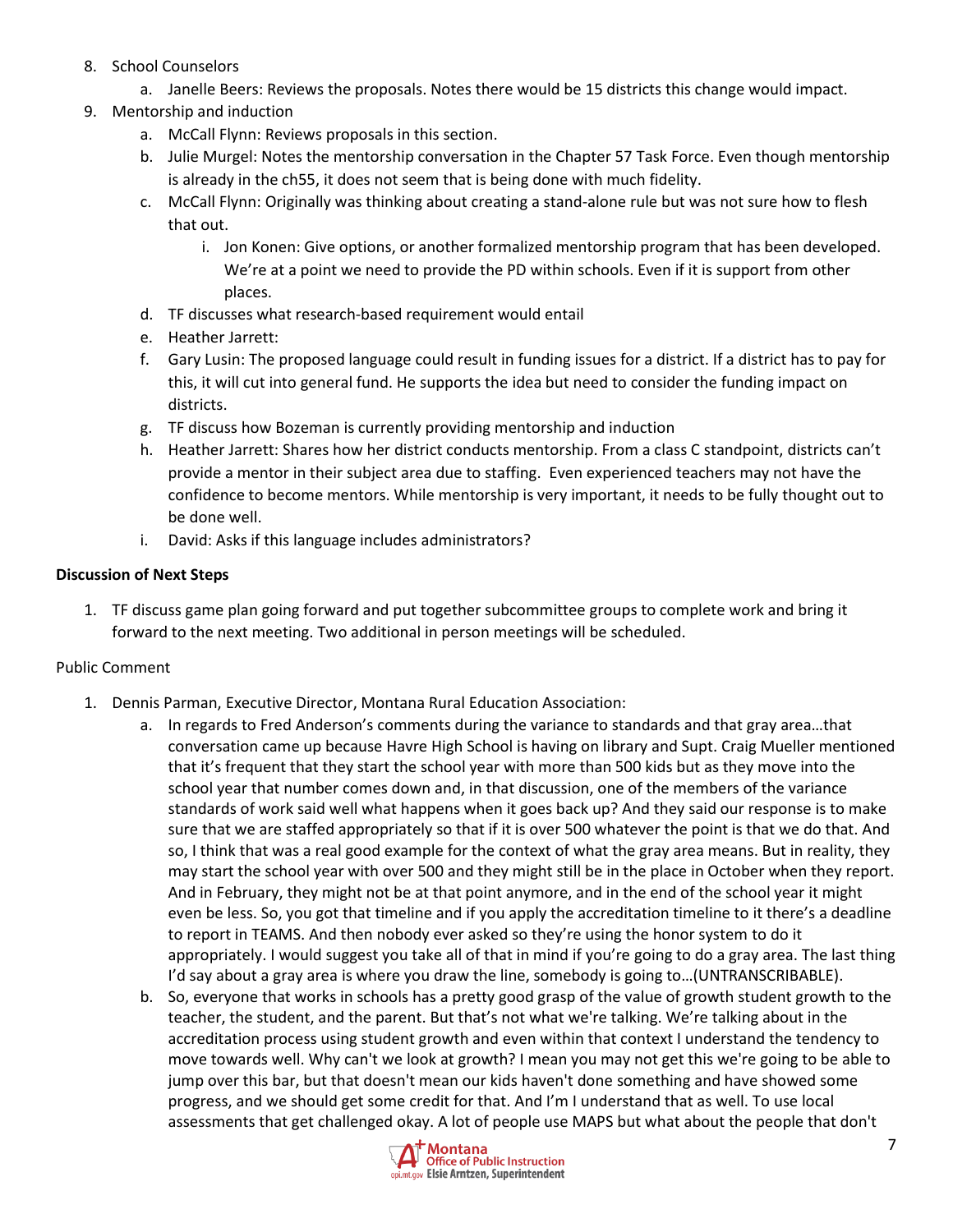now we're going to be forced to use MAP or feel like they need to use MAP and they'll be something that we refuse to use it and so. You you'll be challenged on that. To use a statewide assessment you already know, the restrictions in terms of what grade levels so not only grade levels, but if you're going to compare the results of this year's third graders at Roiseer's elementary school to next year's fourth graders at Roiseer's Elementary School and then an ideal world. kids the Left in that interim between those two testing periods so off and any kids who've been do not go on because they've not been impacted and influenced by two years of instruction, by the same people. And I did a longitudinal study, when I was in Havre of how many kids took the standardized assessment in Havre at the timing of the earliest how many of them walked across the stage. When that class graduates who are you present. So, where I'm going with using growth in the accreditation process is a slippery slope. And I personally always ended up with the intent of accreditation standards is to hit the minimum set the minimum standard of quality and having a single proficiency score measurements multiply because you're not trying to identify schools that are doing almost okay to well. You're trying to identify schools that aren't. So, the single proficiency mark on a standardized state assessment tends to make sense, if nothing about. For those schools that are high performing. How are you going to take into account the well documented fact that they have shown no growth? But there are the highest.

c. Librarians. One to 500 ratio, I can tell you for the many years that I was responsible for setting staffing's was over a decade in Havre. When it came to setting minimum staffing levels for Librarians and counselors, I always had my own personal moment of tension of personal conflict. As I apply this ratio to counselors by this band structure to librarians, and never set well. It just didn't seem, and I hate to use this work, but doesn't seem fair. It would have felt fairer if there was a ratio. In terms of the comments about well if a ratio is just from a quarterly variance in the moment, you have a 1.0 requirement and the ratio of changes to .85, trustees may not be inclined to keep the 1.0. I would suggest that's probably not the case, because if you if you look at it and just their value and premium, and put paper and pencil numbers and, but when you look at it's not very big pool to choose from to begin with, that if it's a .15 FTE issue,

you're not going to want to turn to a librarian and say we're going to cut you back because they might be likely to move on, because they know how widely needed they are and who are you going to get to walk in behind them? So, if it's a .15 issue, I think that you're likely to stay at that higher level, so it'll help you recruit more.

- d. Last two things I want to speak very quickly about, and you can tell me if my time is up. So that discussion on civics and government, I think the question was asked very appropriately. Who has civics and/or government, because the standards talk about civics and governments synonymously? And grades nine through 12 in the standards it uses the two terms twice "civic virtues". And that word virtues can be thought of in different ways by different people. If you go to the work by the Education Council of State ECS. And, and they talked about civics they talk about civics dispositions. And so, if we keep in mind the political environment that schools are in right now, just think about what these words would possibly trigger: Civic dispositions, tolerance and respect, appreciation of difference, rejection of violence, concerns and rates of welfare for all, commitment to balance and personal liberties and social responsibility of others personal life as activists' ethics, readiness to compromise personal interest to achieve sure events. I can also tell you that there is a political group within the state that are looking at legislating civics as part of a large-scale education package for the state of Montana and will have their own definitions about civics.
- e. Mentorship…. I've heard some discussion about looking at mentorship plans. I'm not aware that, through the accreditation process the OPI has ever reviewed, judged, maybe better word is measured, adequacy of policies or program (UNTRANSCRIBABLE). And I've heard some not in any of the chapter five discussions, actually at the Capitol, check the box, rather than (UNTRANSCRIBABLE). Again, if we have people check the box, because you're saying on your words are you doing these things? And without check the box, who's asking? I can, I can tell you, people won't. (UNTRANSCRIBABLE).
- f. Just some just some thoughts about process…What if what if the kind of feels like you're kind of a point where the task force and negotiating republican committee are established and things that they do. And